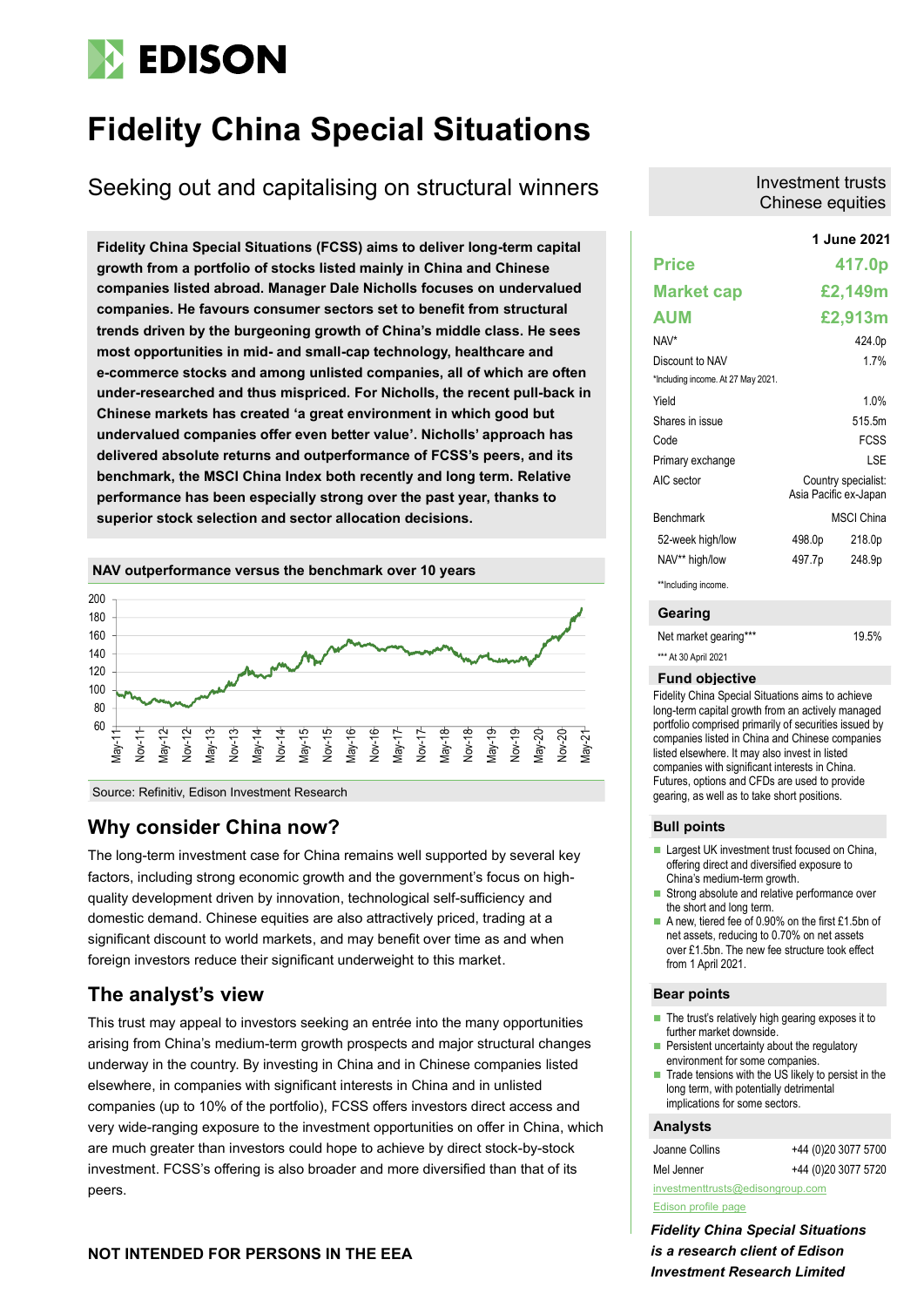

### **Recent market developments**

Chinese equities have outperformed other markets significantly over the past year, supported by the country's relatively strong recovery. China is the only major economy to have registered positive growth in 2020, and in its April 2021 forecasting round, the International Monetary Fund (IMF) revised up its forecast for Chinese GDP growth in 2021 to 8.4%, from 8.1% in its January projections. The IMF expects the Chinese economy to grow by a further 5.6% in 2022, unchanged from its January projections. This compared with the IMF's forecast for growth in the advanced economies of 5.1% in 2021 and 3.6% in 2022. China has also handled localised coronavirus breakouts decisively, ensuring they have not robbed the recovery of momentum. The Chinese market, as measured by the MSCI China Index, rose nearly 30% over 2020, almost twice the 16.8% increase in the MSCI AC World Index. However, in March, Chinese stocks gave back some of these gains, declining 6.3%, while global markets registered a 2.7% gain.

### **The manager's view: Opportunities abound**

FCSS's manager, Dale Nicholls, says the recent pull-back in Chinese equities was not unexpected. The market saw a strong rally in late 2020. In addition, rising bond yields, driven by expectations of inflation pressures, put pressure on equity valuations, especially highly valued growth, tech and momentum stocks, whose prices were, in Nicholls' view, looking 'particularly stretched'. These high valuations have led Nicholls to take some profits in recent months. He has trimmed holdings in several names, including premium car dealer China MeiDong Auto Holding. This position was cut from 5% of the portfolio to 1%, removing it from the trust's top 10 holding list (Exhibit 1) and reducing the holding to an underweight versus the benchmark. Nicholls also reduced exposure to tech giant Alibaba from 15.1% to 11.3%, increasing the trust's underweight in this stock, compared to the index, although Alibaba remained the trust's second largest position at the end of March.

| Company                 |                               | Portfolio weight %** |                  | <b>Benchmark</b> | Active weight vs<br>benchmark (%) |  |
|-------------------------|-------------------------------|----------------------|------------------|------------------|-----------------------------------|--|
|                         | <b>Sector</b>                 | 31 April 2021        | 31 April 2020*** | weight $(\%)$    |                                   |  |
| Tencent                 | <b>Communication services</b> | 8.9                  | 10.9             | 14.9             | (6.0)                             |  |
| Alibaba                 | Consumer discretionary        | 8.0                  | 9.5              | 14.1             | (6.1)                             |  |
| Wuxi AppTec Co          | Healthcare                    | 2.5                  | 1.8              | 0.3              | 2.2                               |  |
| Skshu Paint Co          | <b>Materials</b>              | 2.3                  | 1.7              | 0.0              | 2.3                               |  |
| Ping An Insurance Group | <b>Financials</b>             | 2.0                  | N/A              | 2.3              | (0.3)                             |  |
| Noah Holdings           | <b>Financials</b>             | 1.9                  | 2.0              | 0.0              | 1.9                               |  |
| 21Vianet                | Information technology        | 1.6                  | 2.9              | 0.1              | 1.5                               |  |
| Asia Cuanon Technology  | Materials                     | 1.6                  | N/A              | 0.0              | 1.6                               |  |
| Beijing Oriental Yuhong | <b>Materials</b>              | 1.6                  | N/A              | 0.0              | 1.6                               |  |
| Kuaishou Technology     | Communications services       | 1.5                  | N/A              | 0.2              | 1.3                               |  |
| Top 10 (% of portfolio) |                               | 31.9                 | 41.1             |                  |                                   |  |

### **Exhibit 1: Top 10 holdings (at 30 April 2021)**

Source: Fidelity China Special Situations, Edison Investment Research, Morningstar. Note: \*Gearing net of short positions. \*\*Adjusted for gearing and index hedges (holdings data may differ from non-adjusted data displayed in FCSS's factsheet). \*\*\*N/A where not in end-April 2020 top 10.

> Despite China's better growth prospects and the outperformance of Chinese equities, Chinese stocks continue to trade at a significant discount to other major markets; according to Datastream valuations, on a forward P/E basis, Chinese H shares are currently trading at a multiple of 11.7x and A class shares are trading at 14.7x, compared to a multiple of 19.1x for the world market. For Nicholls, this increases the attractiveness of the Chinese market, and he sees the recent volatility as creating a good opportunity for him to invest in the lagging stocks he sees in several sectors. 'There are many stocks which now offer even better value' he says.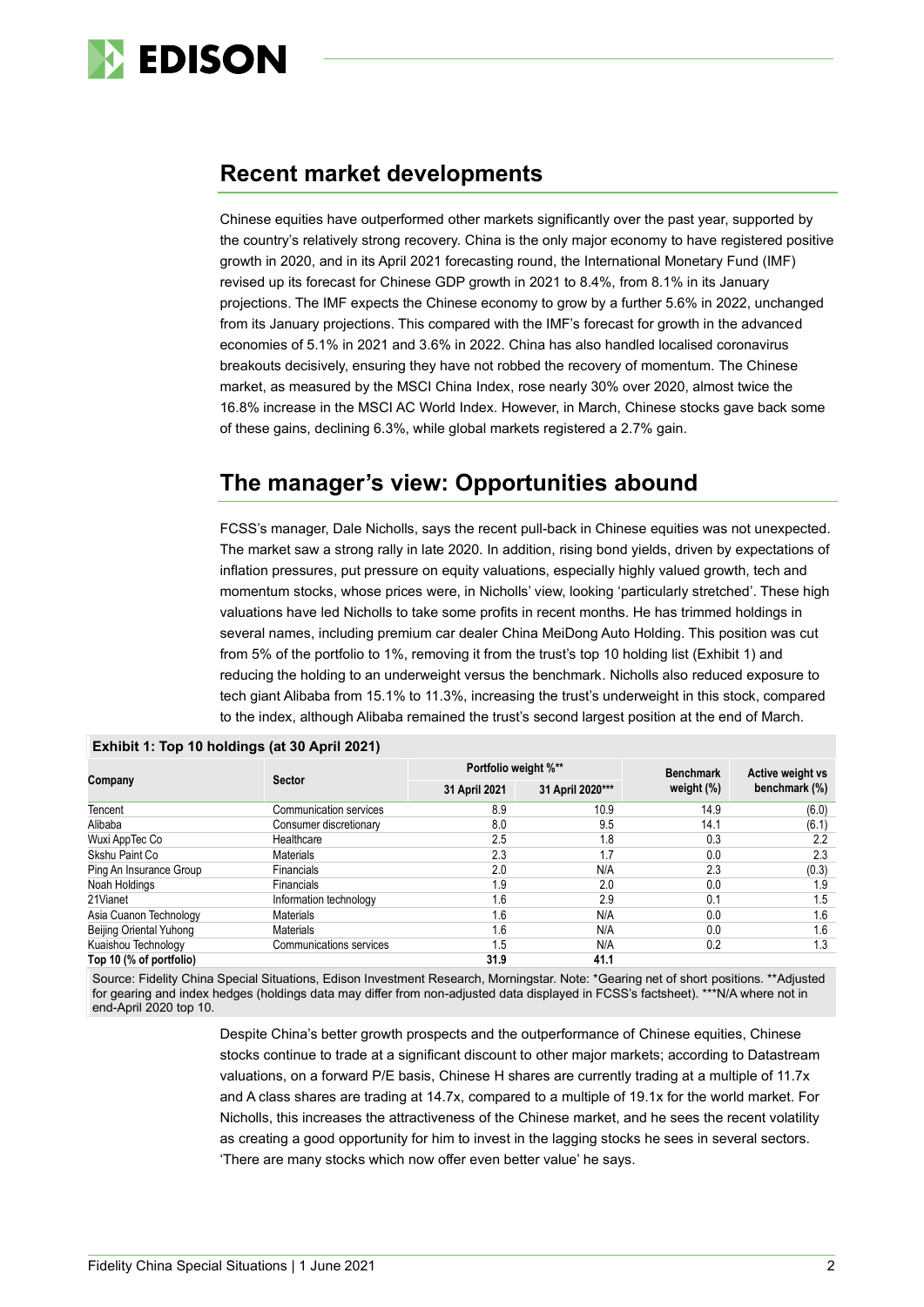

Nicholls focuses on undervalued companies with good long-term growth prospects, that have been underestimated by the wider market. He favours sectors that will benefit most from the long-term structural changes underway in China, including the growth in tech businesses, healthcare and related insurance services and e-commerce, many of which have been given further impetus by the pandemic. The consumer trend towards upgrading possessions and buying premium brands, also remains strong, especially in the auto sector. The opportunities he sees tend to cluster in the medium- and small-cap space, where companies are under-researched by Fidelity's competitors and often mis-priced. The manager cites as an example the many Hong Kong small caps trading at single digit PE multiples, even when their businesses are proven and generating healthy cash flows. Nicholls also sees opportunities among unlisted companies, which are also off the radar of many analysts.

Recent acquisitions within the tech sector include a new position in RS Technologies, a dominant global player in silicon wafer recycling (components in semiconductor production). This company is listed in Japan but is well positioned to benefit from growth in China, where it is expanding facilities to manufacture new wafers. Within healthcare, Nicholls has increased exposure to B-Soft, China's second largest healthcare IT vendor, which has a 6% market share. B-Soft's main business is the provision of hospital and clinical information systems, a growing field due to health care reforms, and the business is supported by an effective salesforce. The manager took advantage of nearterm stock price weakness to increase FCSS's exposure to LexinFintech Holdings, a leading online retail and consumer finance platform. He also added to an existing position in SKSHU Paint, one of China's largest paint manufacturers, which he likes in part due to management focus on cost control and operating efficiency. This stock is a top five holding and has been a major contributor to performance over the past year, as investors continue to recognise the company's growth potential. Another recent addition in the materials sector is Asia Cuanon Technology, another of China's largest paint manufacturers that also provides a range of insulation and building products. Nicholls believes the company is well-positioned to expand market share and benefit from the trends towards urban renewal and domestic renovation.

| <b>Sector</b>          |             | Portfolio weight % |             | Index         | Active weight vs | Trust weight/    |  |
|------------------------|-------------|--------------------|-------------|---------------|------------------|------------------|--|
|                        | 31 Apr 2021 | 31 Apr 2020        | Change (pp) | weight $(\%)$ | index (pp)       | index weight (x) |  |
| Consumer discretionary | 26.3        | 33.9               | (7.7)       | 34.1          | (7.8)            | 0.8              |  |
| Communication services | 19.7        | 14.8               | 4.9         | 20.5          | (0.8)            | 1.0              |  |
| Financials             | 10.8        | 10.6               | 0.2         | 13.7          | (2.9)            | 0.8              |  |
| Information technology | 11.4        | 12.9               | (1.6)       | 6.0           | 5.3              | 1.9              |  |
| Industrials            | 10.0        | 6.2                | 3.8         | 4.7           | 5.3              | 2.1              |  |
| Healthcare             | 10.0        | 10.0               | 0.0         | 7.3           | 2.7              | 1.4              |  |
| <b>Materials</b>       | 6.7         | 4.3                | 2.3         | 2.3           | 4.4              | 2.9              |  |
| Consumer staples       | 2.6         | 4.2                | (1.6)       | 4.4           | (1.8)            | 0.6              |  |
| Energy                 | .5          | 2.2                | (0.7)       | 1.2           | 0.3              | 1.2              |  |
| Real estate            | 0.5         | 1.0                | (0.4)       | 3.8           | (3.3)            | 0.1              |  |
| <b>Utilities</b>       | 0.5         | (0.1)              | 0.6         | 1.9           | (1.4)            | 0.2              |  |
|                        | 100         | 100                |             | 100           |                  |                  |  |

### **Exhibit 2: Portfolio sector exposure vs index (% unless stated)**

Source: Fidelity China Special Situations, Edison investment Research

As foreshadowed in our [last note,](https://www.edisongroup.com/publication/domestic-trends-drive-sustained-outperformance/28464/) Nicholls has also added a new name to FCSS's holdings in unlisted companies. In addition to the six holdings discussed in that note – Didi, DJI Holdings, SenseTime, ByteDance, Pony.ai and Full Truck Alliance – the portfolio now also owns Venturous Holdings and Chime Biologics, a biologics contract research and manufacturing company that is benefiting from the strong growth and development activity in the market for pharmaceutical biologics. As at end April 2021, the trust's holdings in these seven unlisted stocks total 7.8% of the portfolio. The manager expects some of these holdings to list in the next 12 to 18 months. At the end of April 2021, the portfolio held 163 stocks.

FCSS's short stock positions accounted for 3.4% of the portfolio at the end of April and index puts totalled 8.2% of the portfolio, positions the manager views as protection against the risk of further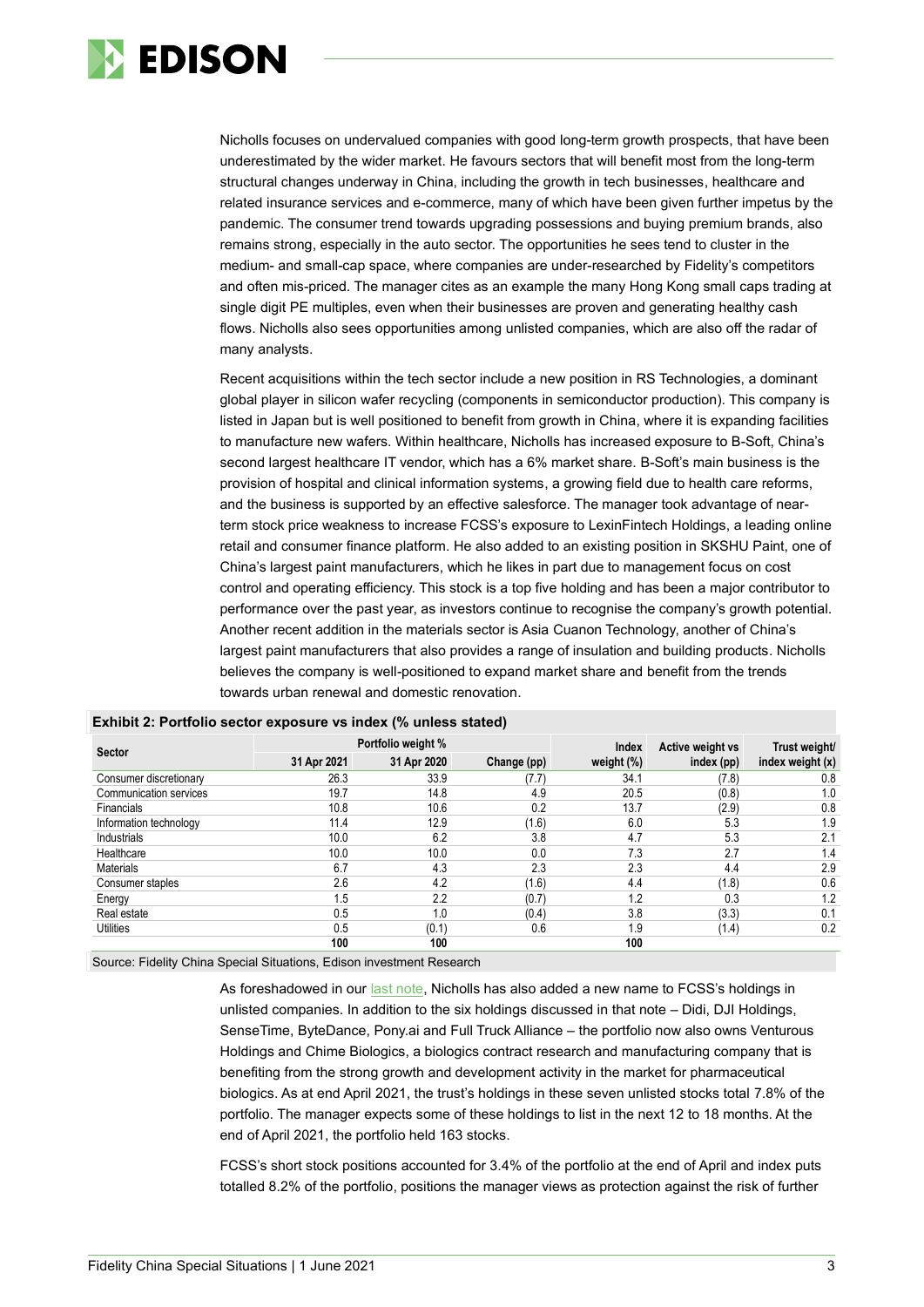

market downside. As at end April 2021, net market gearing, which nets off short positions, stood at 19.5%. This level of gearing is high compared to FCSS's peers (see Exhibit 6) and reflects the manager's confidence in FCSS's portfolio, the market outlook and his wish to maximise exposure to the many opportunities available in the Chinese market.

### **Performance**

### **Exhibit 3: Five-year discrete performance data**

| 12 months | Share price | <b>NAV</b> | <b>MSCI China</b> | <b>MSCI China</b> | <b>MSCI World</b> | <b>CBOE UK AII</b> |
|-----------|-------------|------------|-------------------|-------------------|-------------------|--------------------|
| ending    | (%)         | (%)        | (%)               | Small Cap (%)     | (%)               | Companies (%)      |
| 30/04/17  | 42.0        | 36.8       | 39.7              | 25.5              | 30.6              | 20.3               |
| 30/04/18  | 26.1        | 24.5       | 27.3              | 12.0              | 6.9               | 8.1                |
| 30/04/19  | 2.0         | (3.4)      | 1.5               | (6.6)             | 13.1              | 2.5                |
| 30/04/20  | (4.7)       | (0.5)      | 1.4               | (12.6)            | (0.2)             | (17.2)             |
| 30/04/21  | 93.5        | 74.5       | 24.9              | 47.3              | 33.0              | 25.3               |

Source: Refinitiv. Note: All % on a total return basis in pounds sterling.

FCSS's performance has been very strong in absolute and relative terms over the past year. Over the three months to end-April 2021, the trust returned 3.8% on a net asset value (NAV) basis and 4.4% on a share price basis, significantly outpacing the benchmark return of -6.7%. Over the year to end-April 2021, it returned 93.5% in NAV terms and 74.5% in share price terms, compared to the benchmark return of 24.9% (Exhibit 5, RHS). However, the trust's longer-term performance is also very solid. It has outperformed its benchmark, and the MSCI China Small Cap Index, the MSCI AC Asia ex-Japan Index and the MSCI World Index over three, five and 10 years. Furthermore, it has also outperformed the UK market over these periods (Exhibit 4) – a reminder to UK investors of the potential merits of diversification beyond the UK market.

| Exhibit 4: Share price and NAV total return performance, relative to indices (%) |  |  |  |
|----------------------------------------------------------------------------------|--|--|--|
|----------------------------------------------------------------------------------|--|--|--|

|                                         | One month | Three months | Six months | One year | Three years | Five years | 10 years |
|-----------------------------------------|-----------|--------------|------------|----------|-------------|------------|----------|
| Price relative to MSCI China            | 2.5       | 11.3         | 18.3       | 54.8     | 46.3        | 47.3       | 73.9     |
| NAV relative to MSCI China              | 3.2       | 11.9         | 20.4       | 39.6     | 30.6        | 25.0       | 88.5     |
| Price relative to MSCI China Small Cap  | 0.7       | (0.4)        | (6.4)      | 31.3     | 56.4        | 99.0       | 157.2    |
| NAV relative to MSCI China Small Cap    | 1.3       | 0.2          | (4.7)      | 18.4     | 39.5        | 68.9       | 178.7    |
| Price relative to MSCI AC Asia ex-Japan | 1.4       | 3.5          | 3.7        | 43.1     | 42.7        | 59.1       | 84.6     |
| NAV relative to MSCI AC Asia ex-Japan   | 2.1       | 4.1          | 5.6        | 29.1     | 27.3        | 35.0       | 100.1    |
| Price relative to MSCI World            | (0.7)     | (5.7)        | (2.5)      | 45.5     | 25.3        | 60.7       | 31.2     |
| NAV relative to MSCI World              | (0.1)     | (5.2)        | (0.8)      | 31.2     | 11.8        | 36.3       | 42.2     |
| Price relative to CBOE UK All Companies | (0.3)     | (6.4)        | (8.9)      | 54.4     | 76.9        | 143.5      | 137.8    |
| NAV relative to CBOE UK All Companies   | 0.3       | (5.9)        | (7.2)      | 39.3     | 57.8        | 106.7      | 157.8    |
|                                         |           |              |            |          |             |            |          |

Source: Refinitiv, Edison Investment Research. Note: Data to end-April 2021. Geometric calculation.

Over the 12 months to end-February 2021, both sector and stock selection made significant contributions to FCSS's exceptional performance. At the sector level, allocation decisions in all sectors enhanced returns. The largest contributions were from underweight positions in communications services and financials, and overweights in consumer discretionary, IT, real estate, healthcare and materials. At the stock level, selections in consumer discretionary, IT, materials and communication services stocks added most to performance. Luxury auto trader China Meidong Auto Holding was the largest single contributor over the year, although it has detracted in recent months – the share price has continued to rise after the manager's decision to take some profits on this holding and move to an underweight position relative to the benchmark. Other notable contributions to returns over the past year were made by 21 Vianet, China's largest carrier-neutral internet and data service provider, e-bike and scooter manufacturer Yadea and SKSHU Paint Co.

More recently, at the stock level, listing gains from the participation in the Hong Kong initial public offering of TikTok rival Kuaishou Technology were the lead contributor. The shares listed in January 2021 at HK\$115 per share and peaked at HK\$415 per share in mid-February. They are now trading around HK\$270. Kuaishou, now a top 10 holding, is one of the most popular social platforms in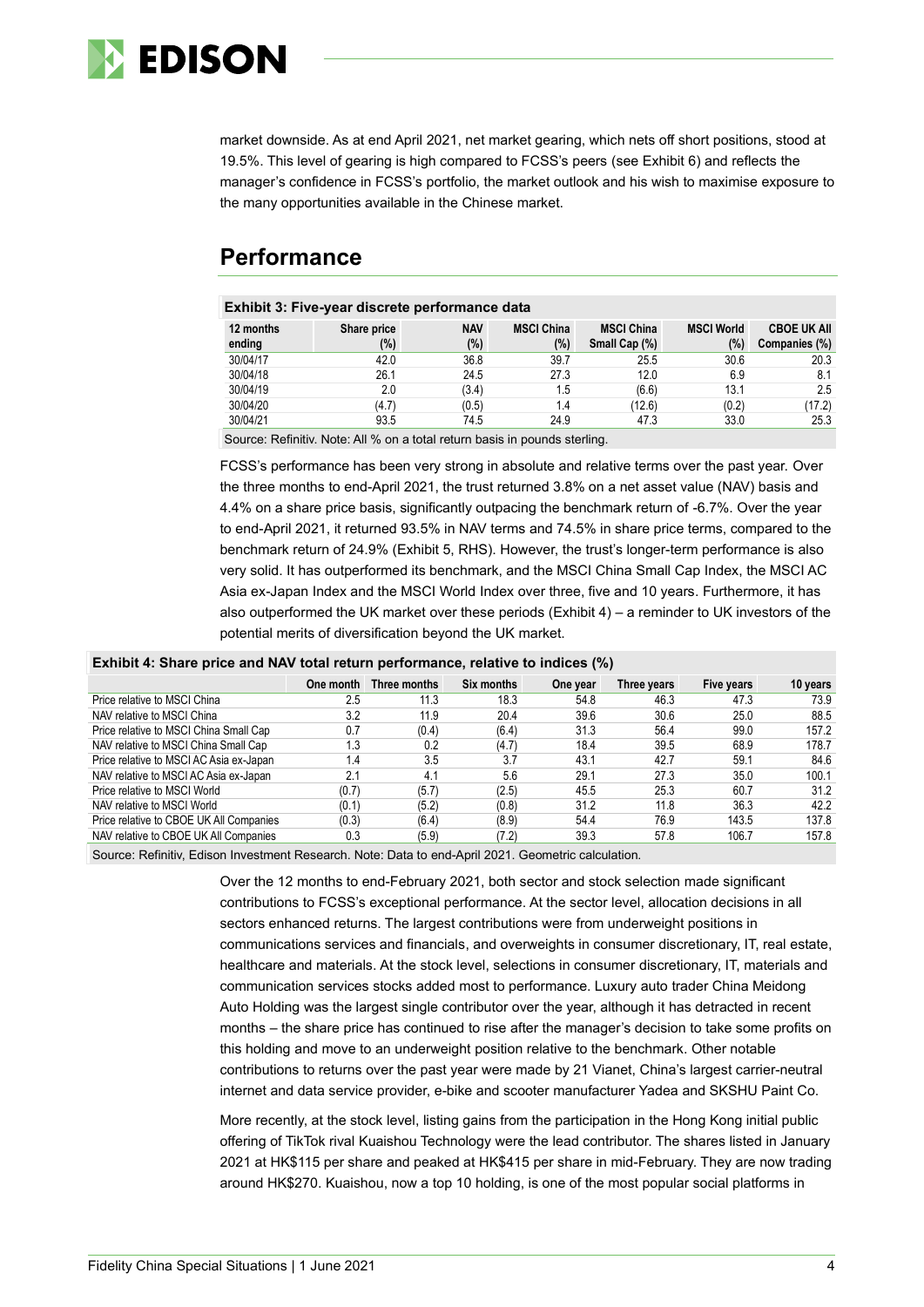

China and has seen a robust expansion in users in recent years. It has diverse video content supplied by its userbase and fosters a highly interactive community, with a strong network effect. The company's growth outlook remains promising, supported by increased monetisation of its user base, via advertising and livestreaming e-commerce. An overweight to Intron Technology, an auto parts producer, also enhanced relative returns, as did a (recently increased) underweight to ecommerce giant Alibaba, which has come under selling pressure due to fears of further regulatory crackdowns against monopolistic behaviour.

Conversely, not holding internet search engine company Baidu was the main detractor from recent relative performance, as its shares rose on the back of a potential improvement in its earnings from internet value added and cloud services. However, the manager has chosen not to hold this stock due to his concerns over structural challenges in search advertisements and what he views as the company's excessive focus on monetisation, over the provision of quality search results. The stretched valuations of Baidu's automated driving business are another area of concern.

### **Exhibit 5: Investment company performance to 30 April 2021**



Source: Refinitiv, Edison Investment Research. Note: Three, five and 10-year performance figures annualised.

### **Peer group comparison**

### **Exhibit 6: Selected peer group invested in Chinese equities at 1 June 2021\***

| % unless stated                | <b>Market</b><br>cap £m | <b>NAV TR</b><br>1 year | <b>NAV TR</b><br>3 year | <b>NAV TR</b><br>5 year | <b>NAV TR</b><br>10 year | <b>Discount</b><br>(cum-fair) | Ongoing<br>charge | Perf.<br>fee | <b>Net</b><br>gearing | <b>Dividend</b><br>yield |
|--------------------------------|-------------------------|-------------------------|-------------------------|-------------------------|--------------------------|-------------------------------|-------------------|--------------|-----------------------|--------------------------|
| <b>Fidelity China Special</b>  | 2,141.8                 | 60.9                    | 50.5                    | 178.6                   | 372.3                    | (1.7)                         | 0.90              | <b>No</b>    | 120                   | 1.0                      |
| Baillie Gifford China Growth   | 287.4                   | 31.9                    | 22.8                    | 82.0                    | 140.7                    | 4.2                           | 0.74              | No           | 99                    | 1.5                      |
| JPMorgan China Growth & Income | 309.7                   | 57.8                    | 77.1                    | 120.9                   | 246.0                    | (11.8)                        | 1.26              | No           | 108                   | 0.9                      |
| Asia Pacific average           | 464.4                   | 51.6                    | 33.1                    | 106.3                   | 206.0                    | (5.7)                         | 1.52              |              | 103                   | 1.3                      |
| Allianz China Equity           | 519.5                   | 29.4                    | 26.8                    | 112.2                   | 134.9                    |                               | 2.30              | No           |                       | 0.0                      |
| AS SICAV I All China Equity    | 497.9                   | 35.0                    | 37.3                    | 120.6                   | 134.6                    |                               | 1.98              | No           |                       | 0.0                      |
| Barings Hong Kong China        | 1.705.0                 | 38.1                    | 46.3                    | 156.0                   | 151.0                    |                               | 1.70              | No           |                       | 0.0                      |
| <b>Fidelity China Focus</b>    | 1.707.2                 | 9.2                     | (5.2)                   | 72.1                    | 102.3                    |                               | 1.91              | No           |                       | 1.4                      |
| Janus Henderson China Opps     | 733.3                   | 22.3                    | 16.8                    | 118.4                   | 165.2                    |                               | 1.71              | No           |                       | 0.1                      |
| Schroder ISF Greater China     | 3.122.5                 | 40.8                    | 49.7                    | 182.5                   | 239.2                    |                               | 1.85              | No           |                       | 0.9                      |
| Templeton China                | 434.1                   | 28.0                    | 27.1                    | 124.2                   | 108.6                    |                               | 2.45              | No           |                       | 0.0                      |
| Open-ended funds average       | 1.245.6                 | 29.0                    | 28.4                    | 126.6                   | 148.0                    |                               | 1.99              |              |                       | 0.8                      |

Source: Morningstar, Edison Investment Research. Note: \*Performance to 28 May 2021 based on ex-par NAV. TR=total return. Net gearing is total assets less cash and equivalents as a percentage of net assets.

> FCSS is a member of the AIC Country Specialist: Asia Pacific ex-Japan sector. In addition to FCSS, JPMorgan China Growth and Income and the recently launched Baillie Gifford China Growth Trust (BGCG, previously Witan Pacific Investment Trust) are the only funds in this group to focus on China. FCSS differs from its closest peers in several respects. In addition to being by far the largest of the three, it has a greater focus on mid- and small-cap companies and unlisted names. FCSS's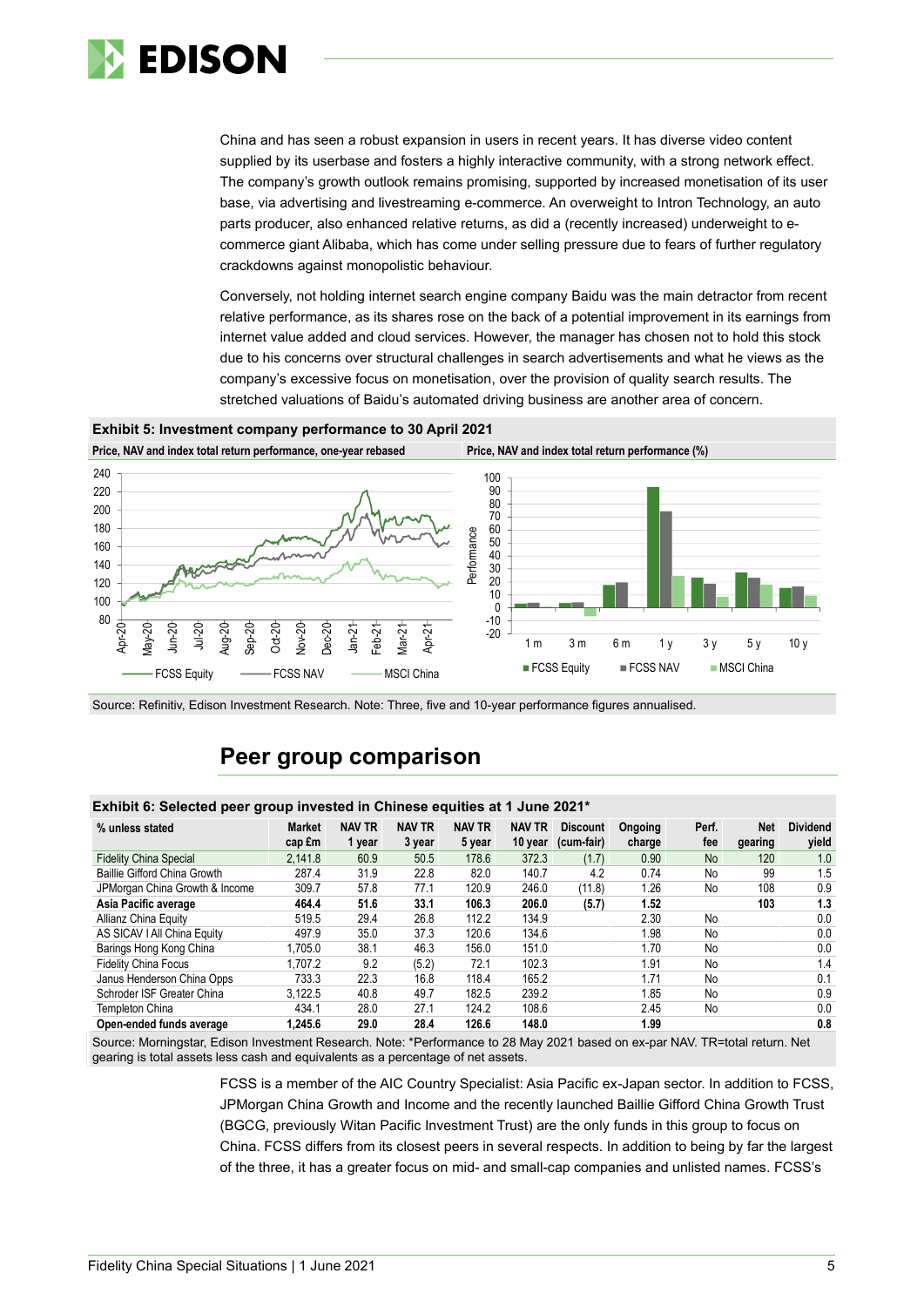

portfolio is also much more diversified at the stock level – it typically holds around 160 stocks, twoto-three times as many as either if its peers.

Given FCSS's small closed-ended peer group, Exhibit 6 provides a comparison of FCSS against a peer group comprising both closed- and open-ended funds that invest in Chinese equities. The table shows the averages for the whole AIC Asia Pacific sector. In addition, it includes IA China/Greater China sector open-ended funds larger than £300m, with a track record of more than five years.

FCSS has outperformed both its two closed-ended China-focused peers over one, five and 10 years and very comfortably outperformed the average of all funds in the AIC Country Specialist: Asia Pacific ex-Japan sector over all periods shown. In addition, it has also outperformed all funds in the IA China/Greater China sector, over all periods shown, with the exception of Schroder ISF Greater China, which outpaced FCSS over 5 years. FCSS's share price discount to NAV was 1.7%, compared to an average discount of 5.7% for the AIC peer group, and its ongoing charge, at 0.90%, is at the low end of the range for the sector as a whole. In line with most of its closed- and openended peers, FCSS does not charge a performance fee, but its management fee is performance related. (The board recently agreed a new tiered fee of 0.90% on the first £1.5bn of net assets, reducing to 0.70% on net assets over £1.5bn. The new fee structure took effect from 1 April 2021. The variable, performance-based element of the fee structure will remain unchanged.) FCSS employs more gearing than any of its closed-ended peers and offers a yield below the average for these funds.